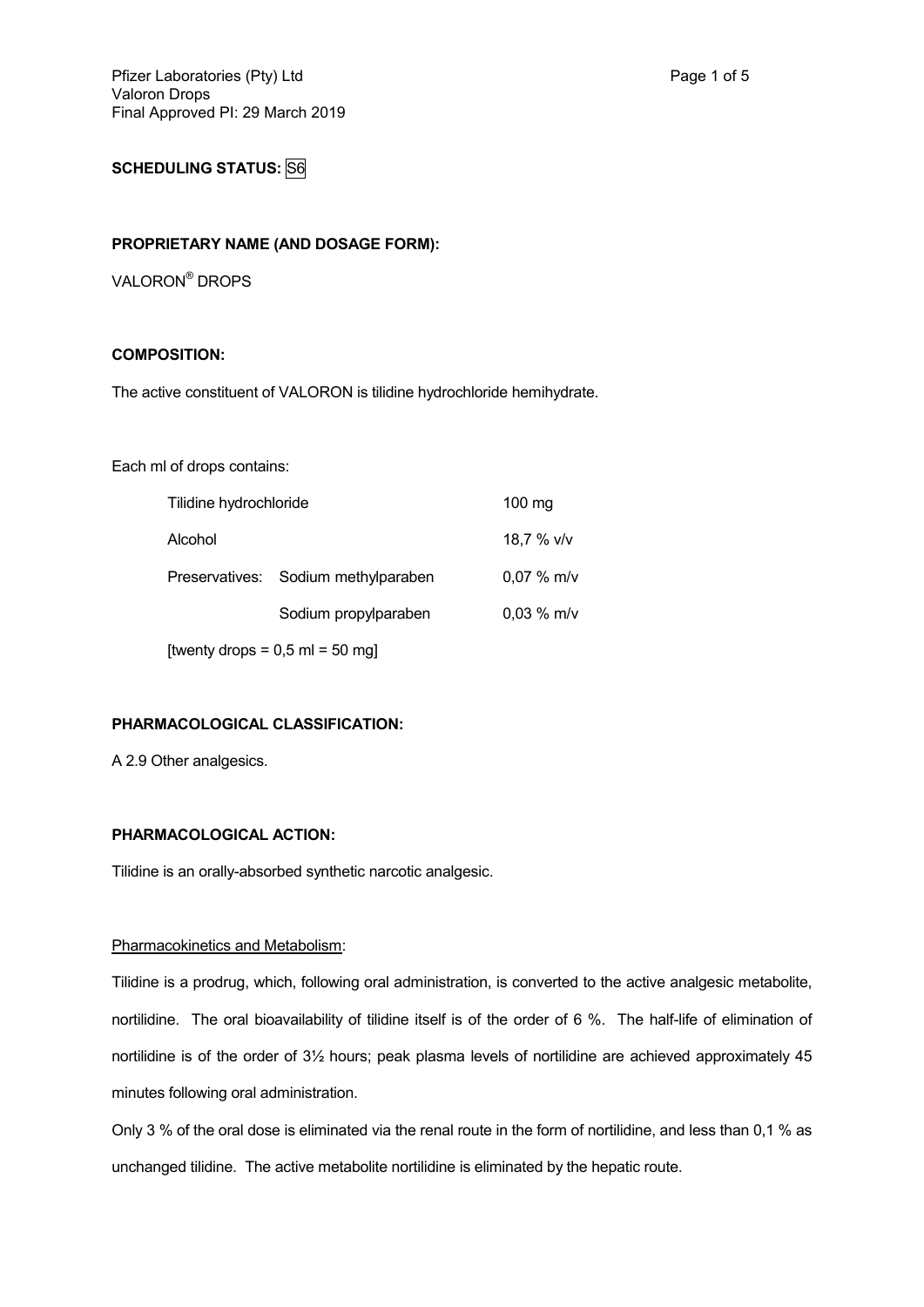## **INDICATIONS:**

VALORON is indicated for the relief of acute, moderate to severe pain, and chronic cancer-related pain.

### **CONTRAINDICATIONS:**

VALORON is contraindicated in patients with a history of hypersensitivity to this drug.

It should not be used in conditions in which an increase in intracranial pressure may be dangerous.

VALORON should not be used in the management of head injuries, acute alcoholism, after operations on

the biliary tract, and in the presence of cyanosis or other significant disturbances of respiratory function.

VALORON should not be used in the presence of myocardial ischaemia.

Contraindicated in porphyria.

Contraindicated in patients being treated with monoamine oxidase inhibitors or within 14 days of discontinuing such treatment.

Safety in pregnancy and lactation has not been established.

## **WARNINGS:**

The potential for significant respiratory depression must always be considered.

## **DOSAGE AND DIRECTIONS FOR USE:**

Adult dosage: 20 drops undiluted 3 to 4 times daily. May be taken with sugar. Use undiluted perilingually or sublingually. If required, the indicated daily dosage may be increased at the discretion of the physician to 100 mg followed by the same dosage 2 hours later, followed by 100 mg 4 to 5 hours later. Thereafter 20 drops 6 to 8 hourly.

### Children's

dosage: VALORON should not be administered to infants under 1 year of age. 1 mg/kg per single dose should not be exceeded.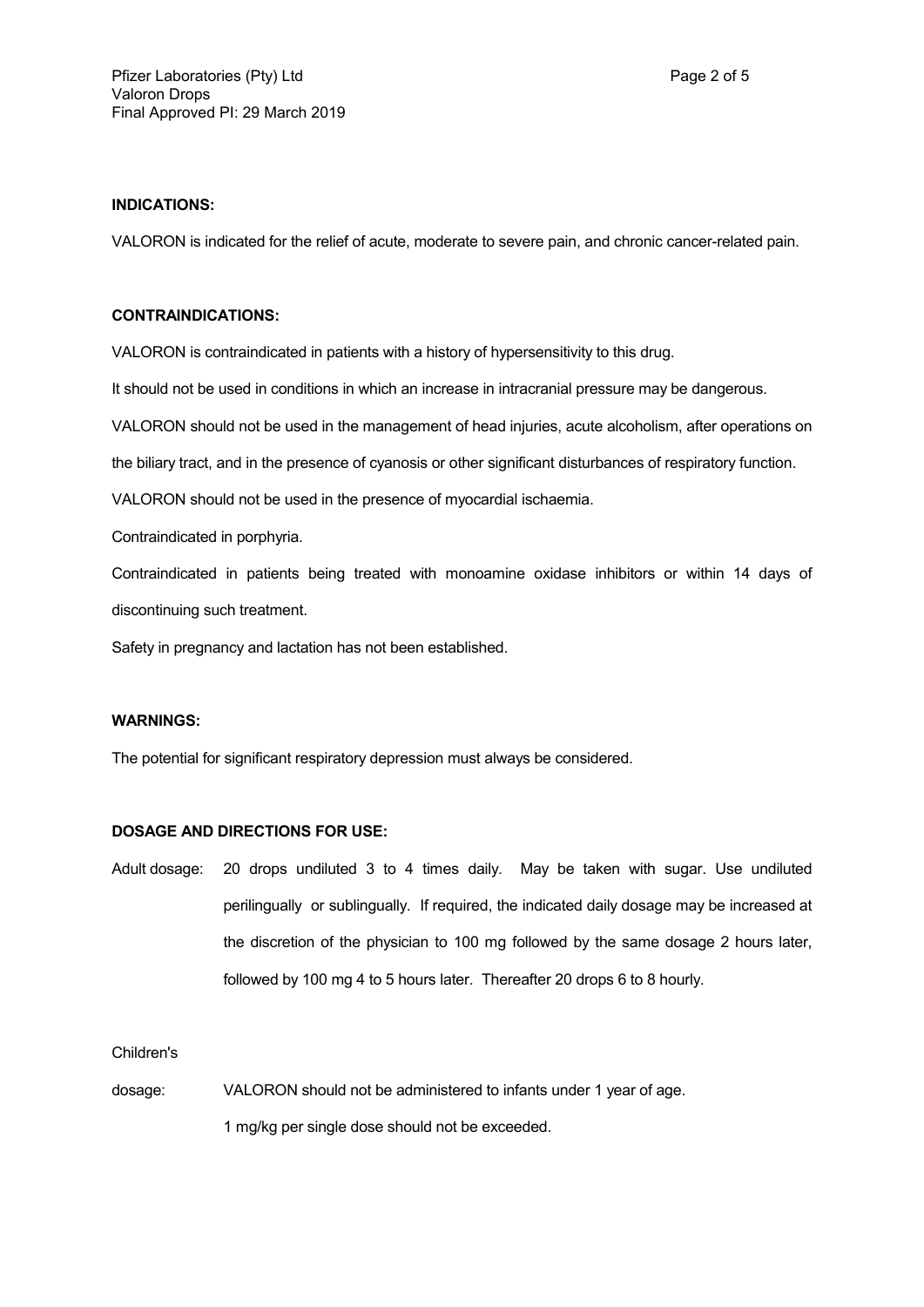The following tabulation indicates the recommended dosage according to body mass and age.

|  |  | 1 $drop = 2.5 mg$ |  |
|--|--|-------------------|--|
|--|--|-------------------|--|

| Mass (kg)                | No of drops    | mg              | Average mass for age    |
|--------------------------|----------------|-----------------|-------------------------|
|                          | 3 to 4 times   |                 |                         |
|                          | daily          |                 |                         |
| 5 <sup>5</sup><br>$-7,4$ | $\overline{2}$ | 5               |                         |
| 7,5<br>$-9,9$            | 3              | 7,5             | $10,5$ kg = 1 yr        |
| $10 - 12,4$              | 4              | 10 <sup>°</sup> | 12,5 kg = 2 yrs         |
| $12,5 - 14,9$            | 5              | 12,5            | $14,8$ kg = 3 yrs       |
| 15 - 17,4                | 6              | 15              | 17 kg = $4 \text{ yrs}$ |
| $17,5 - 19,9$            | $\overline{7}$ | 17,5            | 19 kg = $5$ yrs         |
| 20 - 22,4                | 8              | 20              | $21 kg = 6 yrs$         |
| $22,5 - 24,9$            | 9              | 22,5            | $23 kg = 7 yrs$         |
| 25 - 27,4                | 10             | 25              | $26$ kg = 8 yrs         |
| $27,5 - 29,9$            | 11             | 27,5            | $29$ kg = $9$ yrs       |
| $30 - 32,4$              | 12             | 30              | $32$ kg = 10 yrs        |
| $32,5 - 34,9$            | 13             | 32,5            | $36 kg = 11 yrs$        |
| 35 - 37,4                | 14             | 35              | 40 $kg = 12$ yrs        |
| $37,5 - 40$              | 15             | 37,5            | 46 $kg = 13$ yrs        |

### **SIDE EFFECTS AND SPECIAL PRECAUTIONS:**

Tilidine hydrochloride may cause nausea, vomiting, constipation, drowsiness, confusion, dry mouth, sweating, facial flushing, vertigo, bradycardia, palpitations, orthostatic hypotension, hypothermia, restlessness, changes of mood and miosis. Micturition may be difficult and there may be ureteric or biliary spasm. Raised intracranial pressure may occur. Reactions such as urticaria and pruritus may occur.

Tilidine hydrochloride should be given with caution to patients with hypothyroidism, adrenocortical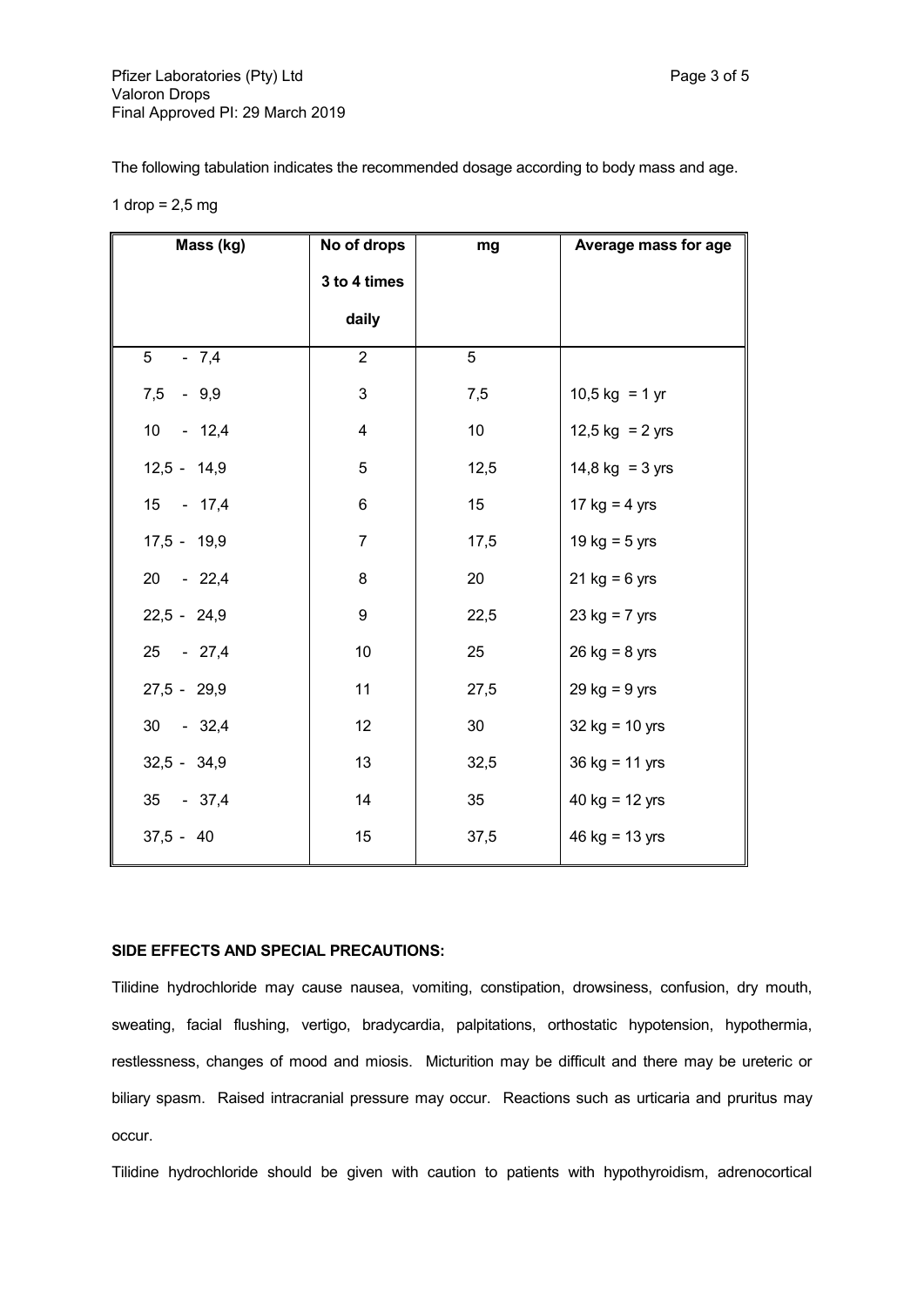insufficiency, impaired liver function, prostatic hypertrophy or shock. It should be used with caution in patients with inflammatory or obstructive bowel disorders. The dosage should be reduced in elderly and debilitated patients.

The administration of tilidine hydrochloride during labour may cause respiratory depression in the newborn infant.

The depressant effects of tilidine hydrochloride are enhanced by depressants of the central nervous system such as alcohol, anaesthetics, hypnotics and sedatives, and neuroleptics such as phenothiazines.

Tilidine hydrochloride is subject to abuse and drug dependence may develop especially after repeated administration. Contact dermatitis has been reported.

Patients taking tilidine should not drive motor vehicles, operate machinery or drink alcoholic beverages. In patients with impaired kidney function it might be advisable to reduce the tilidine dose.

#### **Interactions:**

Monoamine oxidase inhibitors may intensify the effects of opioids and can cause confusion, anxiety, respiratory depression, hypertension and coma.

Sedatives, hypnotics, neuroleptics and antidepressants may potentiate the central nervous systemdepressant effects of the opioids, and may aggravate hypotension.

#### **KNOWN SYMPTOMS OF OVERDOSAGE AND PARTICULARS OF ITS TREATMENT:**

Respiratory depression and depression of other vital functions may occur. Convulsions may occur, particularly in children.

Treatment of overdosage is symptomatic and supportive and may include the antidotal use of repeated doses of naloxone, gastric lavage, or emesis.

## **IDENTIFICATION:**

Clear, colourless liquid in amber glass bottles.